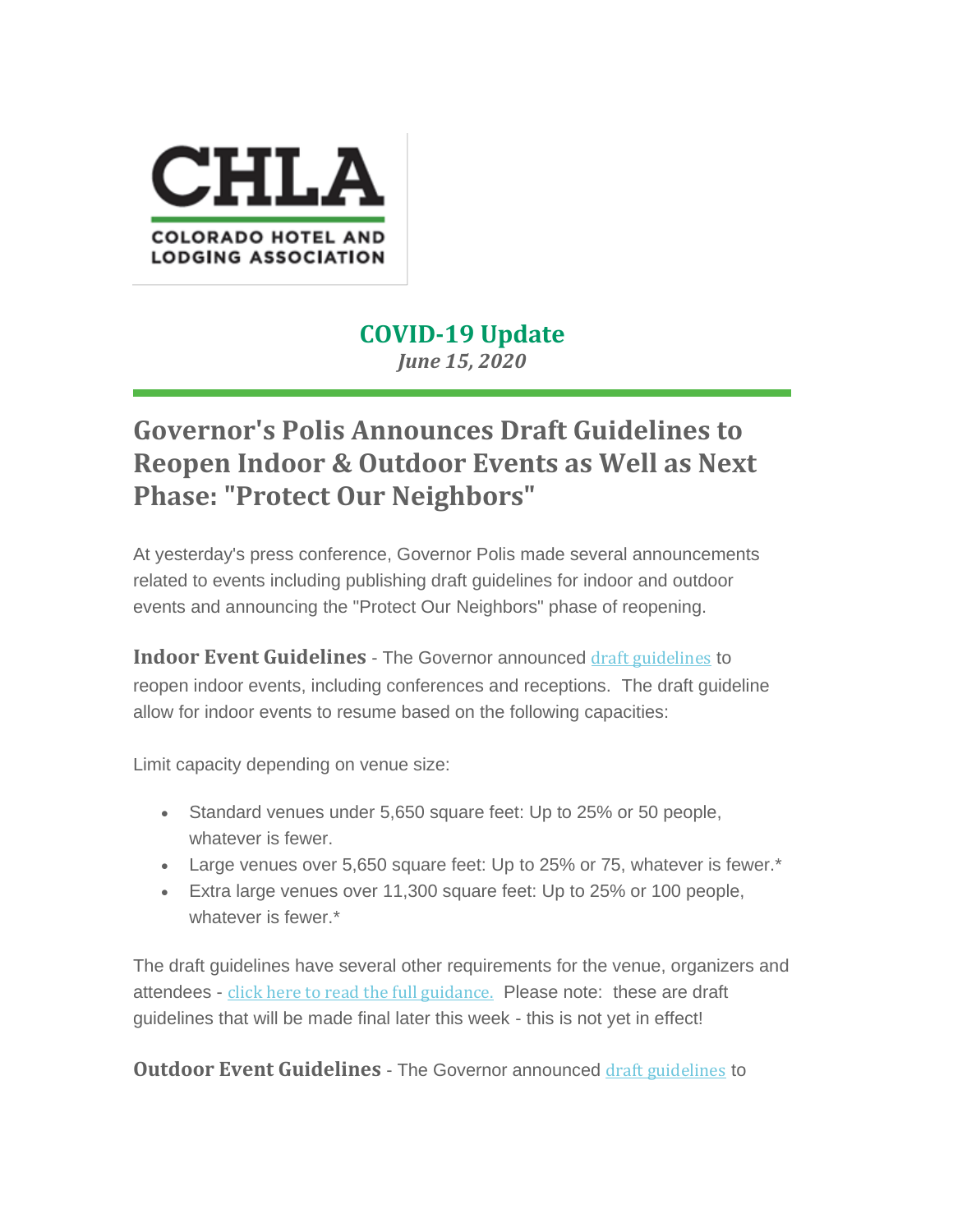reopen outdoor events, including receptions, fairs, and concerts. The draft guideline allow for indoor events to resume based on the following capacities:

- Standard venues under 5,650 square feet: Up to 50% or 50 people per designated activity\*, whatever is fewer.
- Large venues over 5,650 square feet: Up to 50% or 125 people
- per designated activity, whatever is fewer\*\*.
- Extra large venues over 11,300 square feet: Up to 50% or 175
- people per designated activity, whatever is fewer.\*\*\*

The draft guidelines have several other requirements for the venue, organizers and attendees - click here to read the full [guidance.](https://coloradolodging.us10.list-manage.com/track/click?u=754e28d21d71fbac7aeff306b&id=c840415ddd&e=7b89fc615c) Please note: these are draft guidelines that will be made final later this week - this is not yet in effect!

**"Protect Our Neighbors Phase"** - In addition, the Governor is starting to move control over reopening to the County level. The next phase "[Protect](https://coloradolodging.us10.list-manage.com/track/click?u=754e28d21d71fbac7aeff306b&id=bc7d387818&e=7b89fc615c) Our [Neighbors](https://coloradolodging.us10.list-manage.com/track/click?u=754e28d21d71fbac7aeff306b&id=bc7d387818&e=7b89fc615c)" will allow Counties where "viral transmission is low, the number of outbreaks is small and able to be managed, and local public health and health care capabilities are scaled to a level that can respond effectively to current and future surges in disease transmission" to reopen as follows under public health orders from the County:

- "Allow them to permit all activities to occur at 50 percent of pre-pandemic capacity, with at least 6 feet between non-household members and no more than 500 people in one setting at a time. Local or regional agencies will have more flexibility within this broad statewide framework on how to continue to prevent virus transmission."
- "Over time, the 50 percent threshold may be increased up to even 60 percent or 75 percent if a region holds their transmission levels steady and continues to demonstrate they are capable of meeting the performance metrics of treatment, testing, case investigation, contact tracing, and outbreak response."

We do not yet know which counties qualify to move to the "Protect Our Neighbors" phase, but are working to get that information. **Please remember that neither of these orders are in effect yet and the only indoor meetings that can take place until Thursday are for 50 or fewer people or 50% of room capacity (whichever is less) using** these [guidelines](https://coloradolodging.us10.list-manage.com/track/click?u=754e28d21d71fbac7aeff306b&id=310cc6dac2&e=7b89fc615c)**.**